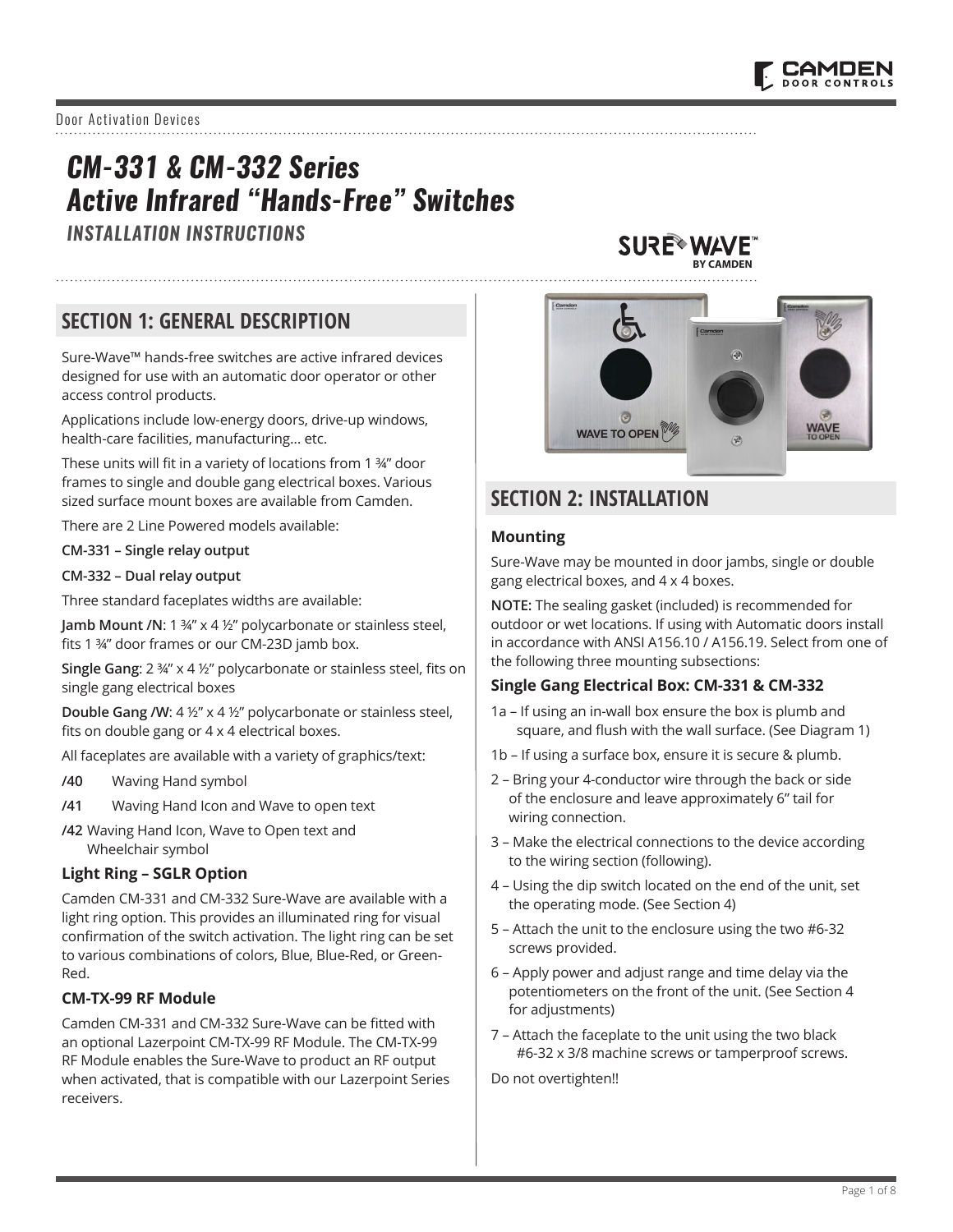# *CM-331 & CM-332 SERIES ACTIVE INFRARED "HANDS-FREE" SWITCHES*

INSTALLATION INSTRUCTIONS



**Diagram 1 -** *Proper Box Installation*

2-Gang (or 4x4) Electrical Box: CM-331W & CM-332W

- 1a If using an in-wall box ensure the box is plumb and square, and flush with the wall surface. (See Diagram 1)
- 1b If using a surface box, ensure it is secure & plumb.
- 1c If using a 4 x 4 box, ensure the box is plumb and square, and flush with the wall surface, then attach the metal adaptor plate (included in the CM-331W & CM-332W packages) to the box using appropriate fasteners.
- 2 Bring your 4-conductor wire through the back or side of the enclosure and leave approximately 6" tail for wiring connection.
- 3 Make the electrical connections to the device according to the wiring section (following).
- 4 Using the dip switch located on the end of the unit, set the operating mode. (See Section 4)
- 5 Attach the unit to the enclosure using the two #6-32 screws provided.
- 6 Apply power and adjust range and time delay via the potentiometers on the front of the unit. (See Section 4 for adjustments)
- 7 Attach the faceplate to the unit using the two black #6-32 x 3/8 machine screws or tamperproof screws.

Do not overtighten!!

## **Door Frame: CM-331W & CM-332W**

1a – If mounting directly in a 1¾" wide aluminum jamb, make a cutout in the door frame at the intended location as per Diagram 2 on page 4.

Drill and tap two mounting holes as shown.

- 1b If mounting the unit in our CM-23d deep jamb box, first mount the jamb box according to the instructions packaged with the enclosure. Using the CM-23D as a guide, drill a wire access hole through the jamb to fish the wiring through.
- 2 Bring your 4-conductor wire through the back or side of the enclosure (or Jamb) and leave approximately 6" tail for wiring connection.
- 3 Make the electrical connections to the device according to the wiring section (following).
- 4 Using the dip switch located on the end of the unit, set the operating mode. (See Section 4)
- 5 Attach the unit to the enclosure or jamb using the two #6-32 screws provided.
- 6 Apply power, and adjust range and time delay via the potentiometers on the front of the unit. (See Section 4 for adjustments)
- 7 Attach the faceplate to the unit using the two black #6-32 x 3/8 machine screws or tamperproof screws.

Do not overtighten!!

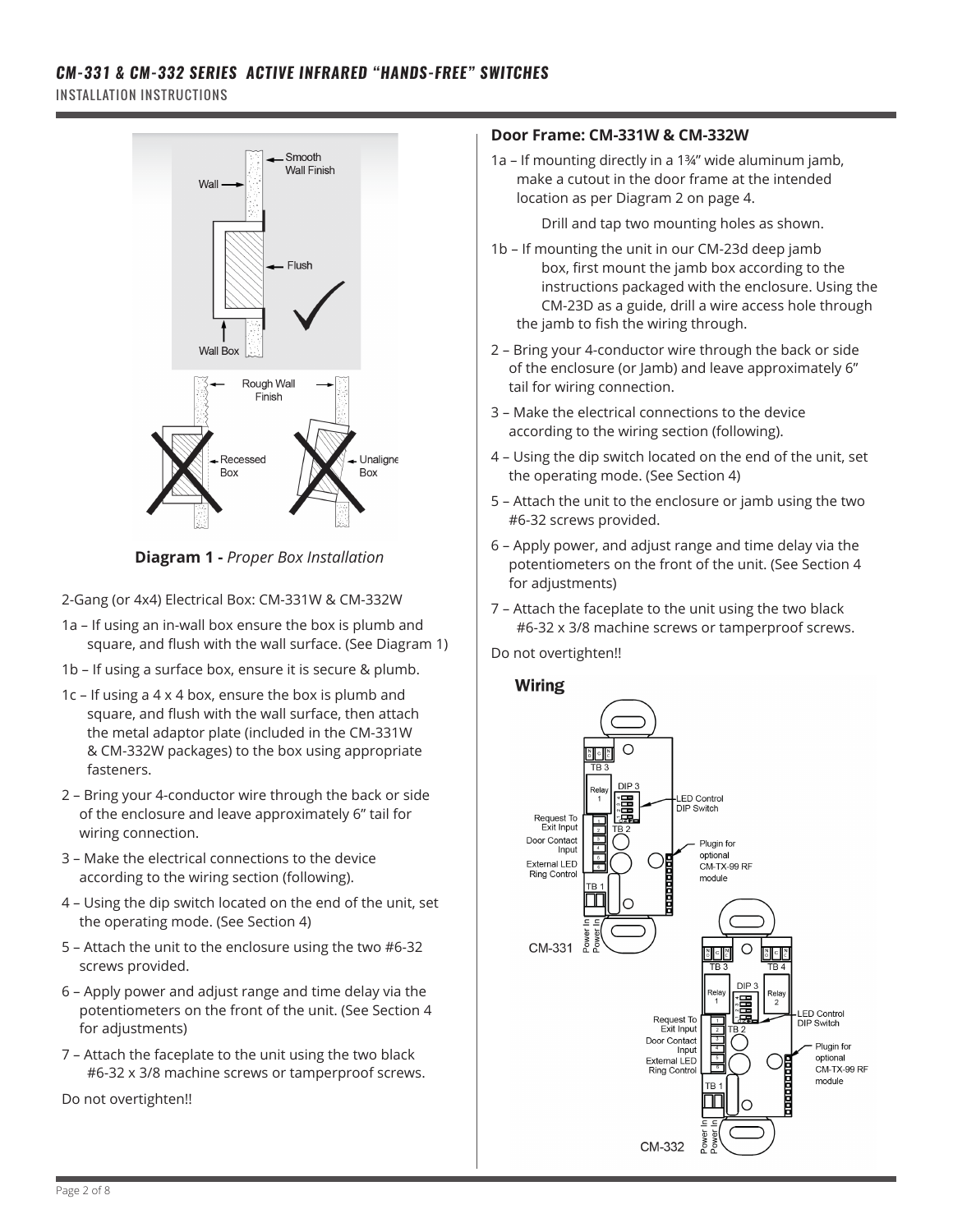INSTALLATION INSTRUCTIONS

wiring is complete, and dip switches have been set.

### **Power – TB1**

Camden CM-331/332 Sure-Wave switches can be powered from 12 or 24 Volts, AC or DC. Connect power to pins 1&2 on the TB1. This is a non-polarized connection.

### **Inputs**

Camden Sure-Wave switches provide inputs for Door Contacts, Request to Exit and remote control of the LED Light ring. These inputs are found on TB2. All inputs require a dry contact closure to operate.

#### TB2 Inputs

| Pin<br>Number  | <b>Function</b> | Description                                                |  |  |  |
|----------------|-----------------|------------------------------------------------------------|--|--|--|
| 1              | Request to Exit | A dry contact closure across these inputs                  |  |  |  |
| $\overline{2}$ | Request to Exit | will activate the relay(s) as per their<br>settings.       |  |  |  |
| 3              | Door Contact    | Normally closed, Used for Security Mode                    |  |  |  |
| 4              | Door Contact    |                                                            |  |  |  |
| 5              | Remote LED      | External light ring control. A closed dry                  |  |  |  |
| 6              | Remote LED      | contact on this input will toggle the light<br>ring color. |  |  |  |

## **Outputs**

The Sure-Wave switches provide Form 'C' relay outputs. The CM-331 has 1 Form 'C' output and the CM-332 has 2 Form 'C' outputs. Selecting the correct output is also dependant on the operating mode chosen. Most applications will utilize the N.O. and Common terminals.

## **Relay 1 Output (TB3)**

| 1 | Normally Closed |
|---|-----------------|
| 2 | Common          |
| З | Normally Open   |

## **Relay 2 Output (TB4), (CM-332)**

| 1 | <b>Normally Closed</b> |  |  |  |
|---|------------------------|--|--|--|
| 2 | Common                 |  |  |  |
| З | Normally Open          |  |  |  |

# **SECTION 3: APPLICATIONS & SET-UP APPLICATIONS**



## **DIP 1 – Options Switch**

## **SW1 – LED Enable**

When SW1 is ON, the green LED will illuminate when the switch is activated. When SW 1 is OFF (default), the green LED will remain off.

## **SW2 – Audio Enable**

When SW2 is ON, an audible beep is generated when the switch is activated. When SW2 is OFF (default), no audible beep is generated.

#### **SW3 – Fail Secure/Fail Safe**

This option changes the state of the relays on the Sure-Wave switches. When SW3 is ON, the relay outputs are switched. NO becomes NC and NC becomes NO. SW3 is OFF by default.

## **SW4 – External LED Control**

The LED light ring can be controlled externally by providing a contact closure on the REM input (pins 5&6) on TB2. When SW4 is ON, a contact closure across the REM input will change the light ring color from its idle to active colors. When SW4 is OFF, the light ring colors change with the state of the switch.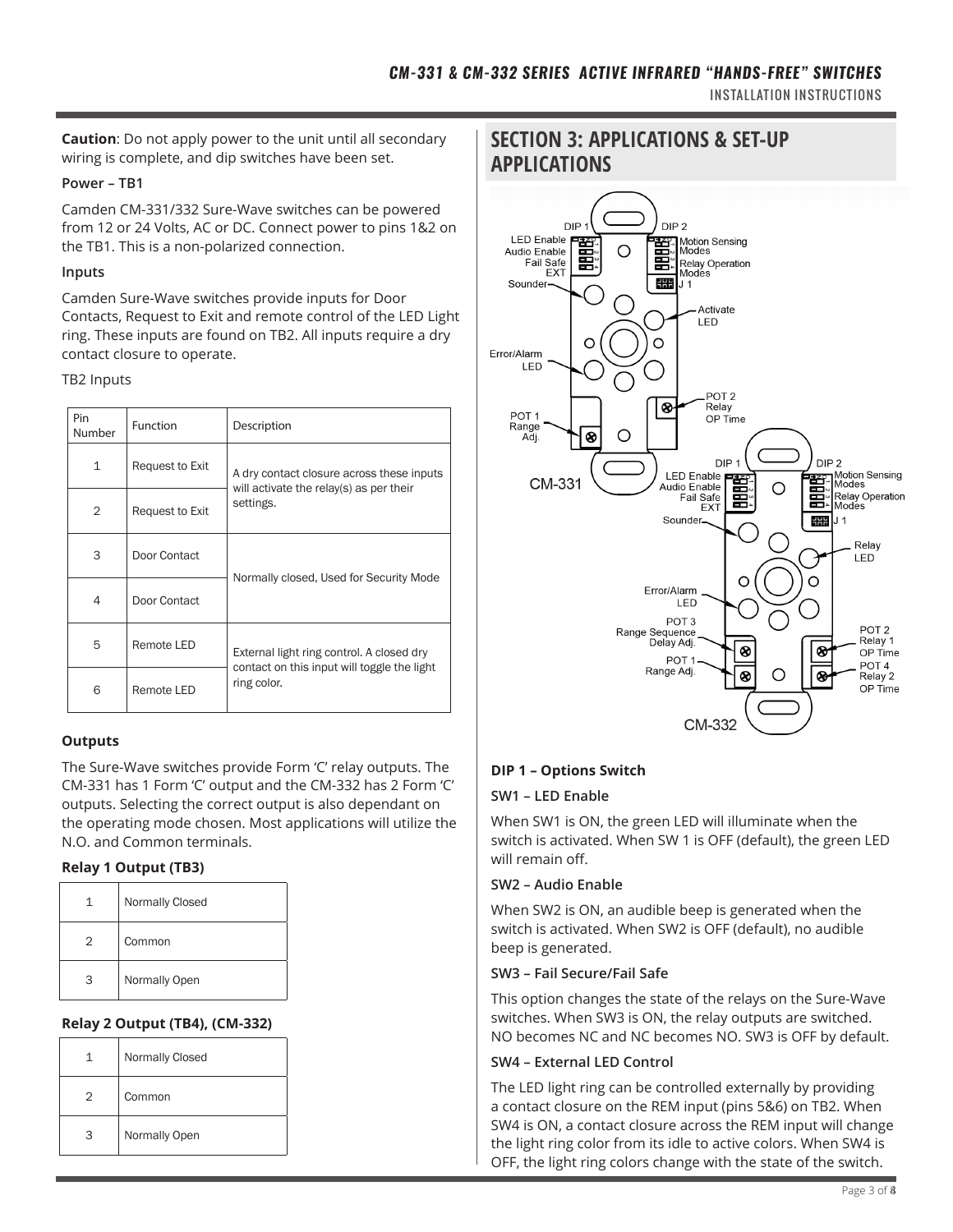# *CM-331 & CM-332 SERIES ACTIVE INFRARED "HANDS-FREE" SWITCHES*

INSTALLATION INSTRUCTIONS

## **DIP3 - Light Ring DIP Switch**

| SW <sub>1</sub> | SW <sub>2</sub> | SW <sub>3</sub> | <b>IDLE</b> | <b>ACTIVE</b> |
|-----------------|-----------------|-----------------|-------------|---------------|
| <b>OFF</b>      | <b>OFF</b>      | <b>OFF</b>      | No Color    | No Color      |
| OFF             | <b>OFF</b>      | ON              | Green       | <b>Blue</b>   |
| OFF             | ON              | <b>OFF</b>      | Blue        | Green         |
| OFF             | ON              | ON              | Green       | Red           |
| ON              | <b>OFF</b>      | <b>OFF</b>      | AII OFF     | Blue          |
| ON              | <b>OFF</b>      | ON              | Red         | Blue          |
| ON              | ON              | <b>OFF</b>      | Red         | Green         |
| ON              | ON              | ON              | Blue        | Red           |

## **DIP 1 SW4 – External Light Ring Control**

ON = Enabled, OFF – Disabled

When SW4 is ON, the light ring changes color according to the above table but will follow the state of the External Input on TB5.

Open = Active Closed = idle

When SW4 is OFF, the light ring changes color according to the above table but follows the status of relay 1.

## **DIP2 – Mode Switch**

Camden line powered Sure-Wave provide Relay Operating Modes and Motion Sensing Modes. These modes work together to provide up to 16 Operating Scenarios.

DIP 2 switches 3&4 control the Relay operating modes. There are 4 Relay operating Modes available described in the table below.

## **Relay Operating Mode**

|                                        | <b>Mode Operation</b> |                 |                                                                                                                                                                                         |  |  |  |  |
|----------------------------------------|-----------------------|-----------------|-----------------------------------------------------------------------------------------------------------------------------------------------------------------------------------------|--|--|--|--|
| <b>Operational</b><br><b>Mode Name</b> | SW <sub>3</sub>       | SW <sub>4</sub> |                                                                                                                                                                                         |  |  |  |  |
| Simple mode                            | OFF                   | OFF             | Only relay 1 operates                                                                                                                                                                   |  |  |  |  |
| Sequenced<br>mode                      | OΝ                    | OFF             | Relay 1 operates, delay, relay 2<br>operates sequenced fashion                                                                                                                          |  |  |  |  |
| Security mode                          | OFF                   | ON              | Relay 2 operates first, delay,<br>and then relay 1 operates. Relay<br>2 releases after door contact<br>closes (security mode). Alarm<br>generated if door sensed open<br>for 30 seconds |  |  |  |  |
| Toggle mode                            | ON                    | ON              | Toggle mode - relay 1 toggles,<br>relay 2, if installed, operates<br>when relay 1 is toggled on                                                                                         |  |  |  |  |

**NOTE:** Modes referring to Relay 2 are valid for the CM-332 only.

## **Simple Mode**

When an object is in range of the sensor, only Relay 1 will operate. Relay 1 will operate for the amount of time set by POT 2.

## **Sequenced Mode (CM-332 Only)**

When an object is in range of the sensor, Relay 1 is activated, then Relay 2 is activated. Relay 1 will activated for the amount of time set by POT 2. Relay 2 will activate for the amount of time set by POT 4. The delay between Relay 1 and Relay 2 activation is set by POT 3.

## **Security Mode (CM-332 Only)**

When an object is in range of the sensor, Relay 2 activates first. After the delay set by POT 3, Relay 1 activates. Once the door is closed, Relay 2 is released. If the door is held open for more than 30 seconds, an alarm is generated.

## **Door Contact Input and Security Mode**

The door contact input is used to sense the magnetic door contact. The door contact closure is sensed prior to sequencing. Relay 2 will remain operated until the door contact closure is sensed. If the door contact was sensed to be closed prior to sequencing and does not close within 30 seconds of relay one release, the audio and visual alarms are set and only cleared when the door contact closes.

## **Toggle Mode**

When an object is in range of the sensor, Relay 1 will activate. Relay 1 remains activated until an object is in range of the sensor again. Relay 2 will follow Relay 1 as if in Sequenced Mode. After the delay set by POT 3, Relay will activate for the amount of time set by POT 4. Relay 2 does not activate again on the 2nd activation of Relay 1.

## **Motion Sensing Modes**

DIP 2 switches 1&2 control the Motion Sensing Modes. There are 4 Motion Sensing modes available described in the table below.

| <b>Mode Name</b>                              | SW <sub>1</sub> | SW <sub>2</sub> |                                                                                                                                                                                                                                                                                                                            |
|-----------------------------------------------|-----------------|-----------------|----------------------------------------------------------------------------------------------------------------------------------------------------------------------------------------------------------------------------------------------------------------------------------------------------------------------------|
| Momentary                                     | OFF             | OFF             | Operates momentarily, will not<br>re-engage unless object is removed<br>first and then put back. No audio or<br>visual alarm triggered.                                                                                                                                                                                    |
| Momentary<br>with Alarm                       | ON              | OFF             | Operates momentarily, will not re-<br>engage unless object is removed first<br>and then put back. Alarm (audio and<br>visual) generated if object remains in<br>front of unit for 30 seconds.                                                                                                                              |
| Operate<br>and stay<br>operated -<br>no alarm | OFF             | ON              | Unit will continue to operate, relays<br>stay engaged. No audio or visual<br>alarm triggered.                                                                                                                                                                                                                              |
| Auto Range<br>Mode                            | ON              | ON              | Stuck on condition is approx 10<br>inches. Normal operation in this<br>mode is the same as SO Mode 0/1<br>(dependant on number of relays).<br>Unit will sense environment and<br>automatically shrink the envelope in<br>response to environment. Use this<br>mode to sense across a hallway with<br>range set to maximum. |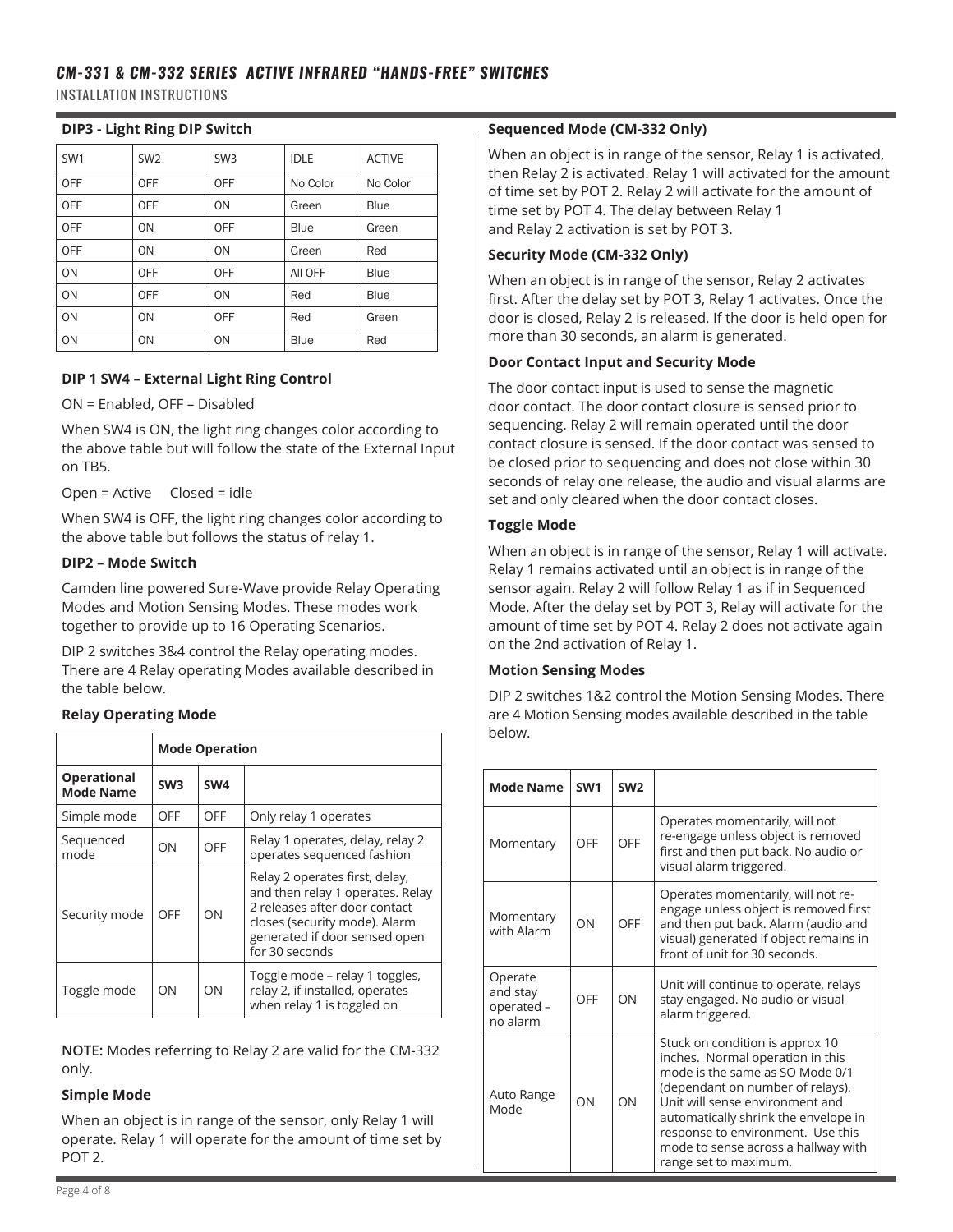There are 4 Motion Sensing modes available described in the table below.

#### **Momentary**

When an object is in range of the sensor, Sure-Wave operates momentarily. It will not operate again until the object is removed and presented again. If the object remains in range of the sensor, no alarms are generated.

#### **Momentary with Alarm**

When an object is in range of the sensor, Sure-Wave operates momentarily. It will not operate again until the object is removed and presented again. If the object remains in range of the sensor for more than 30 seconds, an audible and visual alarm is generated.

#### **Maintained**

When an object is in range of the sensor, Sure-Wave activates and stays activated for as long as the object is in range of the sensor. Once the object is removed, the Sure-Wave deactivates.

#### **Auto Range**

The Auto Range Mode continually senses the environment and adjusts Sure-Wave accordingly to eliminate false triggers. Sure-Wave will calibrate itself with the first stationary object detected. Objects in motion behind the stationary object are not detected, but objects in motion in front of the stationary object are detected by Sure-Wave. If another stationary object is place in front of the original stationary object, Sure-Wave re-calibrates itself against the new stationary object. Objects in motion between the old stationary object and the new stationary object are not detected while objects in motion between Sure-Wave and the new stationary object are detected.

## **Adjusting the Range**

The range on this unit has been set to approx. 12" at the factory. If the desired range is less than 12", turn the range adjustment (POT 1) counterclockwise until the range is set. Use a piece of paper or your hand to test the range. If the desired range is greater than 12", but less than 24", turn the range adjustment (POT 1) clockwise until the range is set. Use a piece of paper or your hand to test the range.

## **SECTION 4: SYSTEM INSPECTION INSTRUCTIONS**

After the Installation and operational check of the system:

- 1. Place warning label on the door (as per ANSI A156.10 or A156.19 guidelines). This will advise the person entering the swing side zone that the door will move.
- 2. Instruct the owner on door system operation and how to test it. This should be checked on a daily basis.
- 3. Instruct the owner on what to do if the door or any of its components become damaged.
- 4. Strongly recommend to the owner that the complete entry be inspected twice a year as part of the service agreement.

# **SECTION 5: TECHNICAL DATA**

| <b>No. of IR Sensors</b>               | (2)                                                                    |                                                                        |  |  |
|----------------------------------------|------------------------------------------------------------------------|------------------------------------------------------------------------|--|--|
| <b>Operating Voltage</b>               | 12-24 Volts, AC/DC ± 10%                                               |                                                                        |  |  |
| <b>Current Draw</b>                    | 40 mA                                                                  |                                                                        |  |  |
| <b>Standard Operating</b><br>Range     | 1"-28" (25.4mm - 711.2mm)<br>Factory Set to 12" (304mm)                |                                                                        |  |  |
| <b>Auto Range</b><br><b>Operation</b>  | 6"-40" (152.4mm - 1.016m) Hand<br>6"-72" (152.4mm - 1.820m) Body       |                                                                        |  |  |
| <b>Relay Contact</b>                   | 3 Amps @ 30 V DC                                                       |                                                                        |  |  |
| <b>Relay Operating</b><br><b>Time</b>  | 3 - 30 Seconds                                                         |                                                                        |  |  |
| <b>Active Output</b>                   | $9 - 12V$                                                              |                                                                        |  |  |
| <b>Output Type</b>                     | Fail Secure or Fail-Safe                                               |                                                                        |  |  |
| <b>Inputs</b>                          | - 'Request To Exit'<br>- External (Door Contact) Input                 |                                                                        |  |  |
| <b>Optional LED Ring</b>               | On/Off, Red, Blue, Green                                               |                                                                        |  |  |
| <b>Current Draw</b>                    | 8Ma Max.                                                               |                                                                        |  |  |
| <b>Wireless Output</b>                 | Tx-99 Plug-in 915mhz. Spread Spectrum<br><b>Wireless Transmitter</b>   |                                                                        |  |  |
| <b>Operating Modes</b>                 | CM-331                                                                 | CM-332                                                                 |  |  |
| <b>Motion Sensing</b><br><b>Modes</b>  | - Momentary<br>- Momentary with<br>Alarm<br>- Maintained<br>(Latching) | - Momentary<br>- Momentary<br>with Alarm<br>- Maintained<br>(Latching) |  |  |
| <b>Relay Operation</b><br><b>Modes</b> | - Single Event<br>- Toggle                                             | - Single Event<br>- Toggle<br>- Sequence<br>- Security<br>- Auto Range |  |  |
| <b>Relay Output</b>                    | (1) Form 'C' (SPDT)<br>(2) Form 'C' (SPDT)                             |                                                                        |  |  |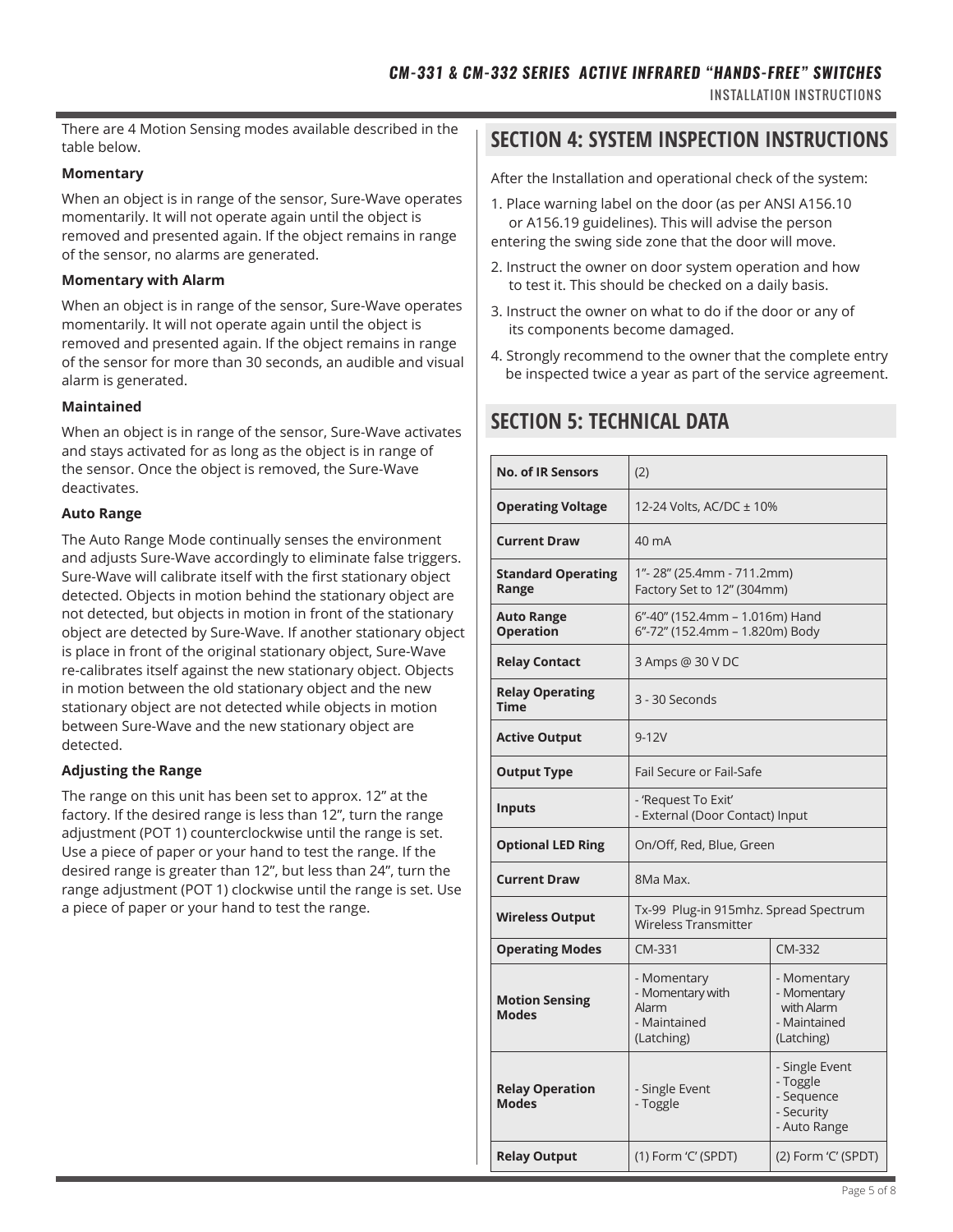# **SECTION 6: WARRANTY**

Camden Door Controls guarantees Sure-Wave™ to be free from manufacturing defects for 3 years from date of sale. If during the first 3 years the CM-331 & CM-332 fail to perform correctly, it may be returned to our factory where it will be repaired or replaced (at our discretion) without charge. Except as stated herein, Camden extends no warranties



## Adjustable Operating Range (1" to 28")

All Sure-Wave™ hands free switch models have easy field adjustment of the operating range, up to 28", making them ideal for virtually any door control application.



## Auto Range Mode (Up to 72")

CM-331 and CM-332 Sure-Wave™ models can be set to automatically detect the operating range to a stationary object (i.e. wall, railing or cart) placed in range of the switch, up to 72" distance. If the stationary object is moved, the switch will automatically adjust to suit the changed condition.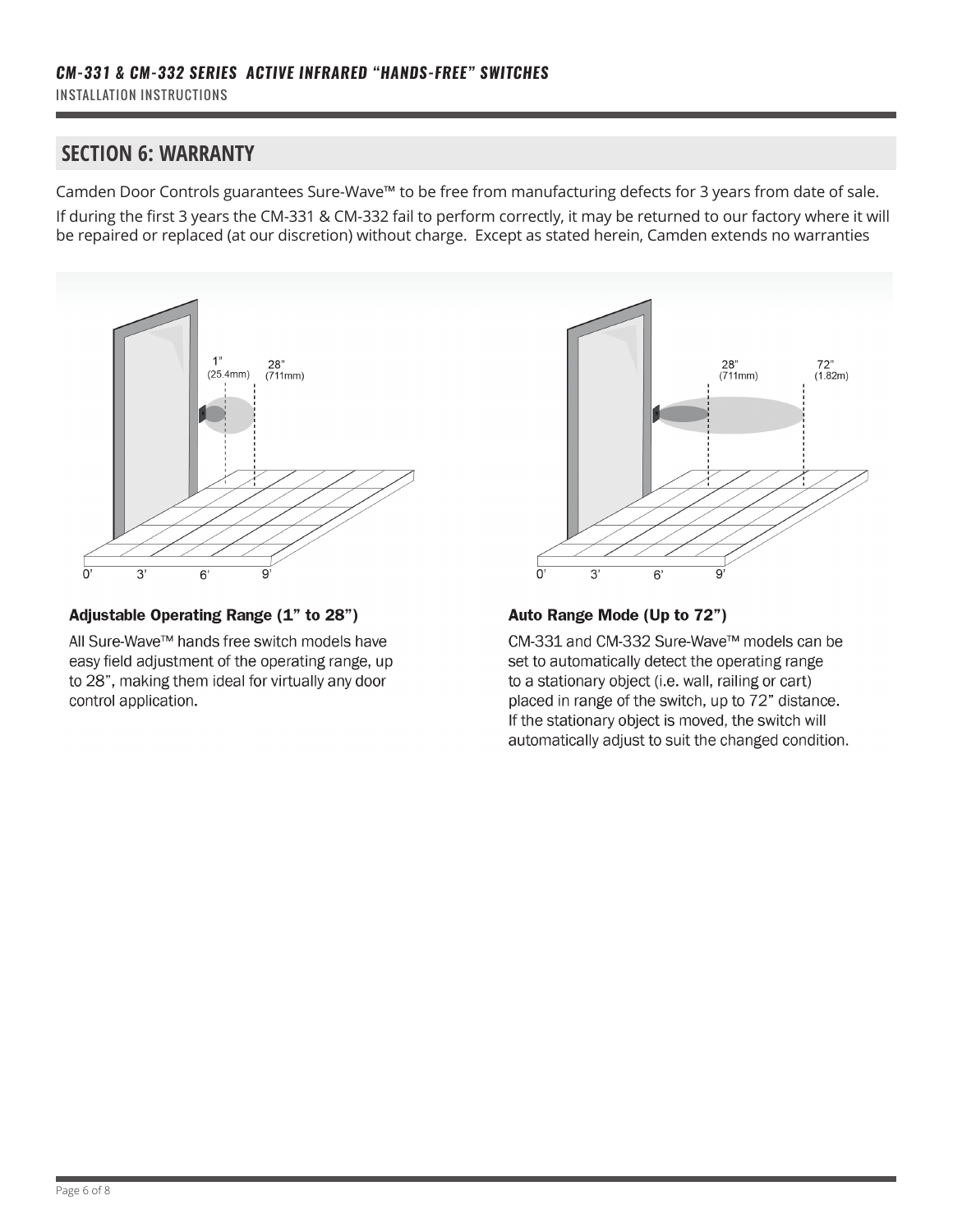#### INSTALLATION INSTRUCTIONS

## **Appendix A – Operating Mode Scenarios**

|                 |            | <b>DIP Switches</b> |     |            | <b>Motion</b>       |            |                                                                                                                                                                                                                                                                                                                                                                                                                                                                                                                                                                                                                                                                                                                                                                                                                                                                                                                                                                                         |
|-----------------|------------|---------------------|-----|------------|---------------------|------------|-----------------------------------------------------------------------------------------------------------------------------------------------------------------------------------------------------------------------------------------------------------------------------------------------------------------------------------------------------------------------------------------------------------------------------------------------------------------------------------------------------------------------------------------------------------------------------------------------------------------------------------------------------------------------------------------------------------------------------------------------------------------------------------------------------------------------------------------------------------------------------------------------------------------------------------------------------------------------------------------|
| <b>Scenario</b> | 1          | $\overline{2}$      | 3   | 4          | <b>Sensing Mode</b> | <b>OPR</b> | <b>Operation</b>                                                                                                                                                                                                                                                                                                                                                                                                                                                                                                                                                                                                                                                                                                                                                                                                                                                                                                                                                                        |
| 1               | <b>OFF</b> | OFF                 | OFF | OFF        |                     | Simple     | Relay1 activates as per POT2. If object is kept in front of unit, Relay1 will<br>operate once and cannot be re-triggered until object is removed. When<br>re-triggered while Relay1 is active, Relay1 operation time is reset as per<br>POT2. No alarm is generated if object is kept in front of unit.                                                                                                                                                                                                                                                                                                                                                                                                                                                                                                                                                                                                                                                                                 |
| 2               | OFF        | OFF                 | ON  | <b>OFF</b> |                     | Sequence   | Relay1 activates as per POT2, delay as per POT3, Relay2 activates after<br>the delay, as per POT4. If object is kept in front of unit, Relay1 and Relay2<br>will operate once and cannot be re-triggered until the object is removed.<br>If unit is re-triggered while Relay1 is on and Relay2 is off, Relay1<br>operation time is reset. If unit is re-triggered when Relay1 and Relay2 are<br>on, Relay1 and Relay2 operation time is reset and Relay2 will deactivate<br>X seconds after Relay1 according to the set delay. If unit is re-triggered<br>when Relay1 is off and Relay2 is on, Relay1 will activate as per POT2 and<br>Relay2 operation time will reset. No alarm generated if object kept in<br>front of unit.                                                                                                                                                                                                                                                         |
| 3               | <b>OFF</b> | OFF                 | OFF | ON         | Mom                 | Security*  | If door is closed, Relay2 activates, delay begins as per POT3, Relay1<br>activates after the delay as per POT2. Relay2 deactivates only when door<br>is closed. If the door is closed before Relay1 activates, Relay1 will still<br>activate. If the door is already opened when unit is triggered (due to the<br>unit already being triggered), Relay2 will already be active and remain<br>active until the door is closed, Relay1 will activate after the delay. If the<br>door is already opened but not because unit was triggered, Relay2 will<br>activate, delay begins as per POT3, Relay1 will activate after the delay as<br>per POT2. If object is kept in front of unit, unit will operate once and will<br>not re-trigger until object is removed. If re-triggered while Relay1 is active,<br>Relay1 operation time is reset as per POT2. Alarm is generated if door is<br>sensed open for 30 seconds (this is a separate alarm, turns off when door<br>is sensed closed). |
| 4               | <b>OFF</b> | OFF                 | ON  | ON         |                     | Toggle**   | Relay1 toggles, Relay2 activates as per POT4. Relay2 only activates when<br>Relay1 is toggled on. If object is kept in front of unit, Relay1 will stay in<br>the same state and Relay2 will operate once. Unit cannot be re-triggered<br>until object is removed. No alarm generated if object kept in front of<br>unit.                                                                                                                                                                                                                                                                                                                                                                                                                                                                                                                                                                                                                                                                |

| <b>Scenario</b> |    | <b>DIP Switches</b> |            |            | <b>Motion</b>       | <b>OPR</b> | <b>Operation</b>                                                                                                                                                                                          |
|-----------------|----|---------------------|------------|------------|---------------------|------------|-----------------------------------------------------------------------------------------------------------------------------------------------------------------------------------------------------------|
|                 |    | 2                   | 3          | 4          | <b>Sensing Mode</b> |            |                                                                                                                                                                                                           |
| 5               | ON | <b>OFF</b>          | <b>OFF</b> | <b>OFF</b> |                     | Simple     | Same as Scenario 1. Alarm generated if object remains in front of unit<br>for 30 seconds. Alarm released once object is removed.                                                                          |
| 6               | ON | <b>OFF</b>          | ON         | <b>OFF</b> |                     | Sequence   | Same as Scenario 2. Alarm generated if object remains in front of unit<br>for 30 seconds. Alarm released once object is removed.                                                                          |
| $\overline{7}$  | ON | <b>OFF</b>          | <b>OFF</b> | ON         | Mom/Alarm           | Security*  | Same as Scenario 3. Alarm is generated if door is sensed open for 30<br>seconds or if object remains in front of unit for 30 seconds. Alarm<br>released when door is sensed closed and object is removed. |
| 8               | ON | <b>OFF</b>          | ON         | ON         |                     | Toggle**   | Same as Scenario 4. Alarm generated if object remains in front of unit<br>for 30 seconds. Alarm released once object is removed.                                                                          |